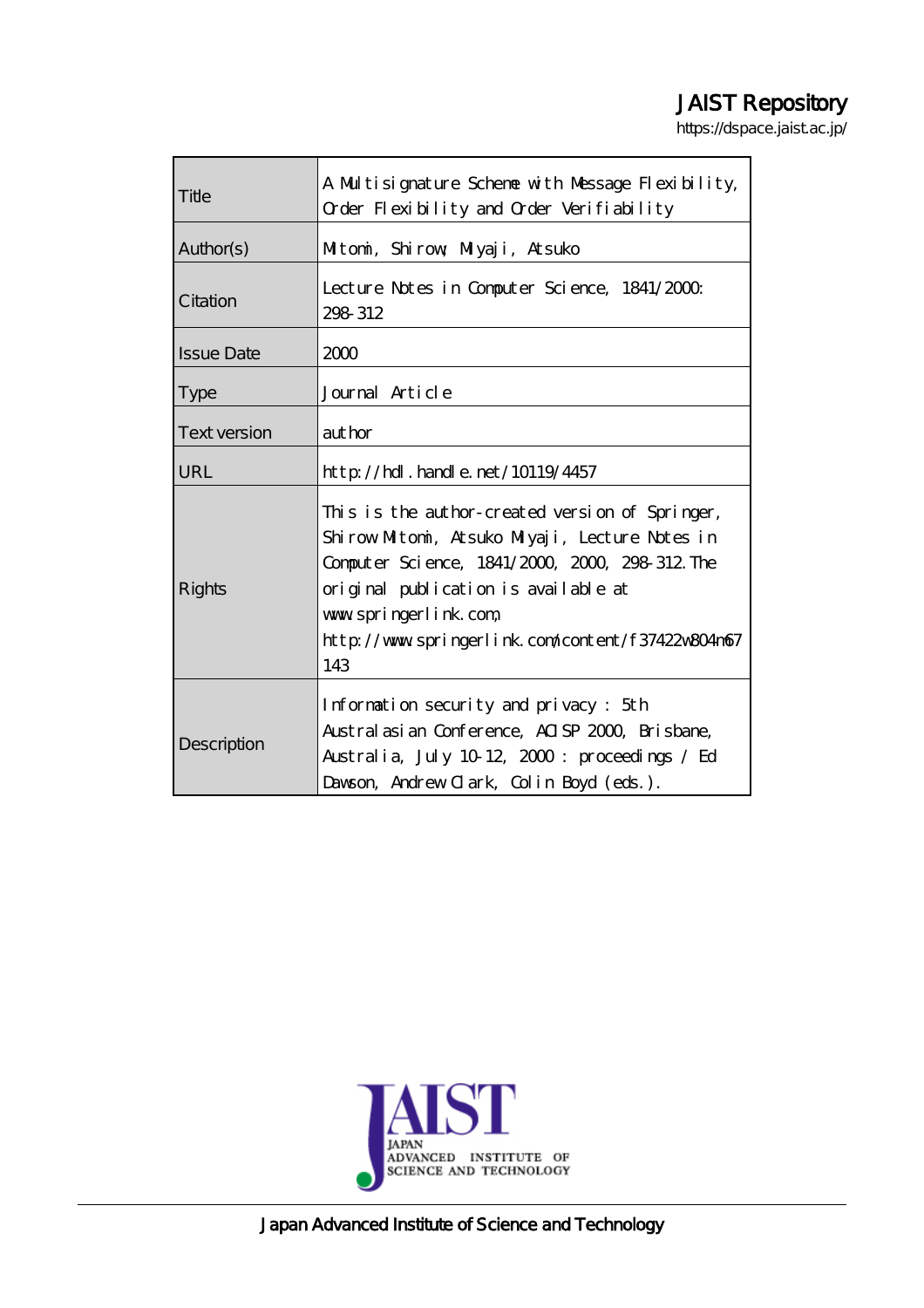## A Multisignature Scheme with Message Flexibility, Order Flexibility and Order **Verifiability**

Shirow Mitomi and Atsuko Miyaji

School of Information Science, Japan Advanced Institute of Science and Technology miyaji@jaist.ac.jp

Abstract. Multisignature scheme realizes that plural users generate the signature on a message, and that the signature is verified. Various studies on multisignature have been proposed $([4, 13, 11, 8, 1])$ . They are classified into two types:  $RSA([9])$ -based multisignature([4,8]), and discrete logarithm problem(DLP) based multisignature( $[13, 11, 1]$ ), all of which assume that a message is fixed beforehand. In a sense, these protocols do not have a feature of message flexibility. Furthermore all schemes which satisfy with order verifiability designate order of signers beforehand [13, 1]. Therefore these protocols have a feature of order veriability but not order 
exibility.

For a practical purpose of circulating messages soundly through Internet, a multisignature scheme with message flexibility, order flexibility and order veriability should be required. However, unfortunately, all previous multisignature do not realize these features. In this paper, we propose a multisignature scheme with flexibility and verifiability. We also present two practical schemes based on DLP based message recover signature([7]) and RSA signature([4]), respectively.

#### 1Introduction

In proportion as the spread of personal computers and network, messages like documents, data, software, etc., have been circulated through Internet. In such environment, an entity sends/forwards an original message to others, or sends a modied message to others. Through the process of circulation, a message has been improved or added a convenient feature one by one, and finally has been completed. However recently it has been a new problem for computer virus to be mixed into a message through the process of this circulation. Apparently it is an obstacle to circulate messages soundly through Internet. Another problem concerns the copyright: it is necessary to distinguish an original author from authors who modify an original message in a circulating message. This is why a multisignature scheme suitable for such an environment should be required.

Up to the present, various studies on multisignature have been proposed  $(4,$ 13, 11, 8, 1]). They are classied into two types: RSA([9]) based multisignature([4, 8]), and discrete logarithm problem(DLP) based multisignature([13, 11, 1]). All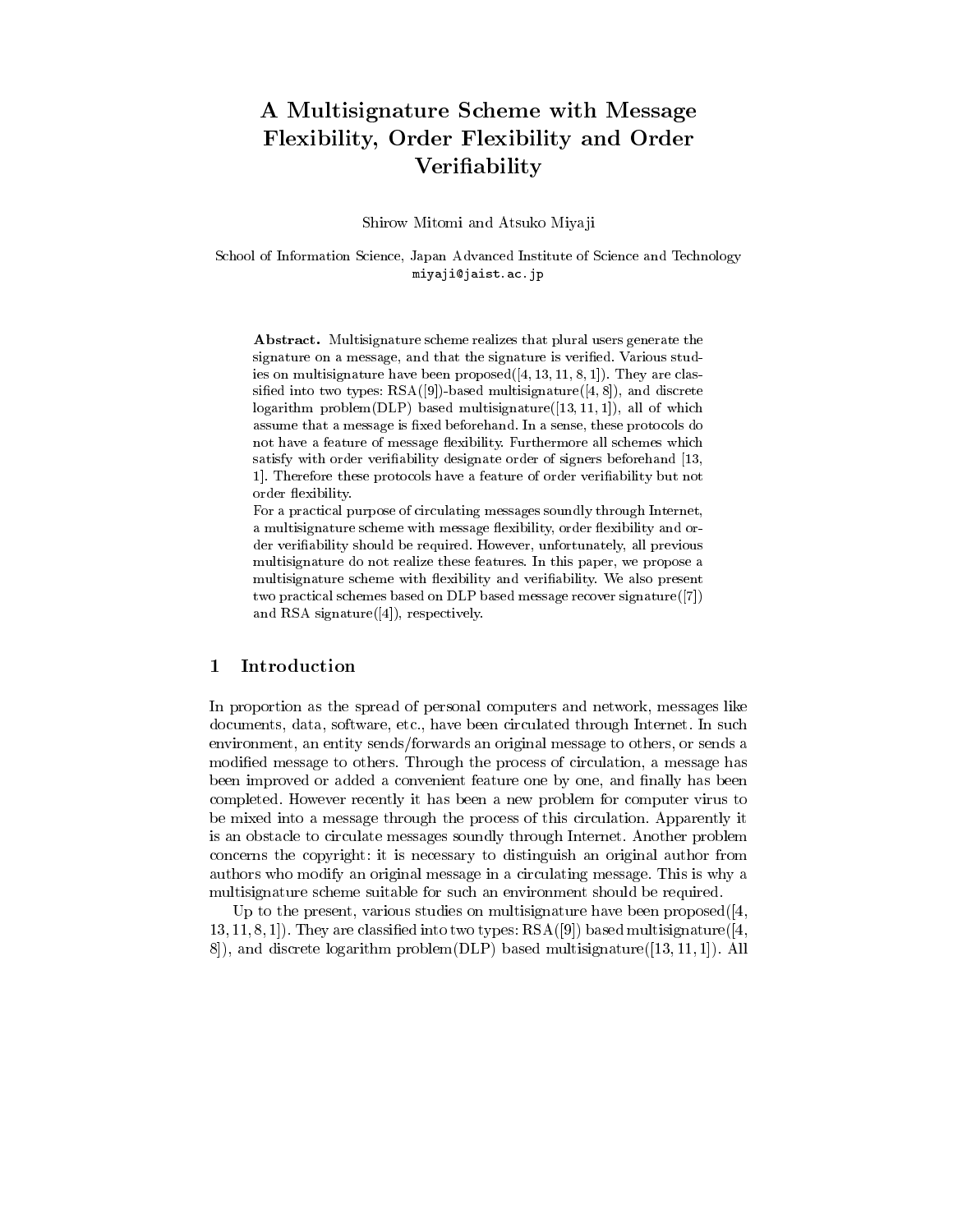schemes assume that a message is fixed beforehand since they suppose the following scenario: a message fixed beforehand is passed and signed one by one through members in an organization like a company. Therefore these schemes cannot handle the following situation: an original message is passed and modi fied by unspecified entities. Furthermore we want to guarantee such circulating message in the next point: who writes an original message, who modifies the message, to which the message is modified, and how order the message is modified. In previous multisignature schemes $([4, 13, 11, 8, 1])$ , signing from the first signer is obliged to start only if one of signers wants to modify a message: theses do not have a feature of *message flexibility*. Furthermore  $[4, 11, 8]$  have a feature of *order verifiability* neither. Order verifiability is first realized in  $[13, 1]$ . However they must designate order of signs beforehand. If we want to change order of signers, add a new signer, or exclude a signer, we are obliged to reset some data like public keys  $[1]$ : these have a feature of order verifiability but not *order flexibility*. Therefore previous schemes are not suitable for handling the above situation that a message circulates through unspecified entities.

In this paper, we propose a basic model of multisignature scheme that has the following three features:

Message flexibility: A message does not need to be fixed beforehand. Therefore each signer can modify an original message.

Order flexibility: Neither order of signers nor signers themselves need to be designated beforehand. Therefore we can easily change order of signers, add a new signer and exclude a signer.

Message and order verifiability: Each entity can verify who is an original author of a message, who modifies an original message and furthermore to which or how order a message is modified.

We also present two practical schemes based on the DLP based message recov ery signature( $[7]$ ) and RSA signature( $[4]$ ). Furthermore we discuss some typical attacks against our scheme like a ordinary forgery, swapping order of signers, excluding a signer. We denote the functions to break DLP, forge our scheme in ordinary assumption, that in swapping order of signers, and that in excluding a signer, by DLP, FORGE, SWAP, and Exclude, respectively. Then we prove the following theorems by using polynomial-time truth-table( $\leq^{\ell \ell}_{tt}$ ) reducibility of function:

(1) Forge  $\equiv_{tt}^{tr}$  DLP, (2) SWAP  $\equiv_{tt}^{tr}$  DLP, and (3) Exclude  $\equiv_{tt}^{tr}$  DLP.

Furthermore we investigate a feature of *Robustness* in a multisignature scheme: a message cannot be recovered if the signature verification fails. Because unauthentic message might damage a receiver especially in case that a message circulate through unspecified entities. Therefore the following feature should be required:

**Robustness**: If the signature verification on a message fails, then prevent such an unauthentic message from damaging a receiver.

We also propose a multisignature scheme with Robustness, *multisigncrypt*, which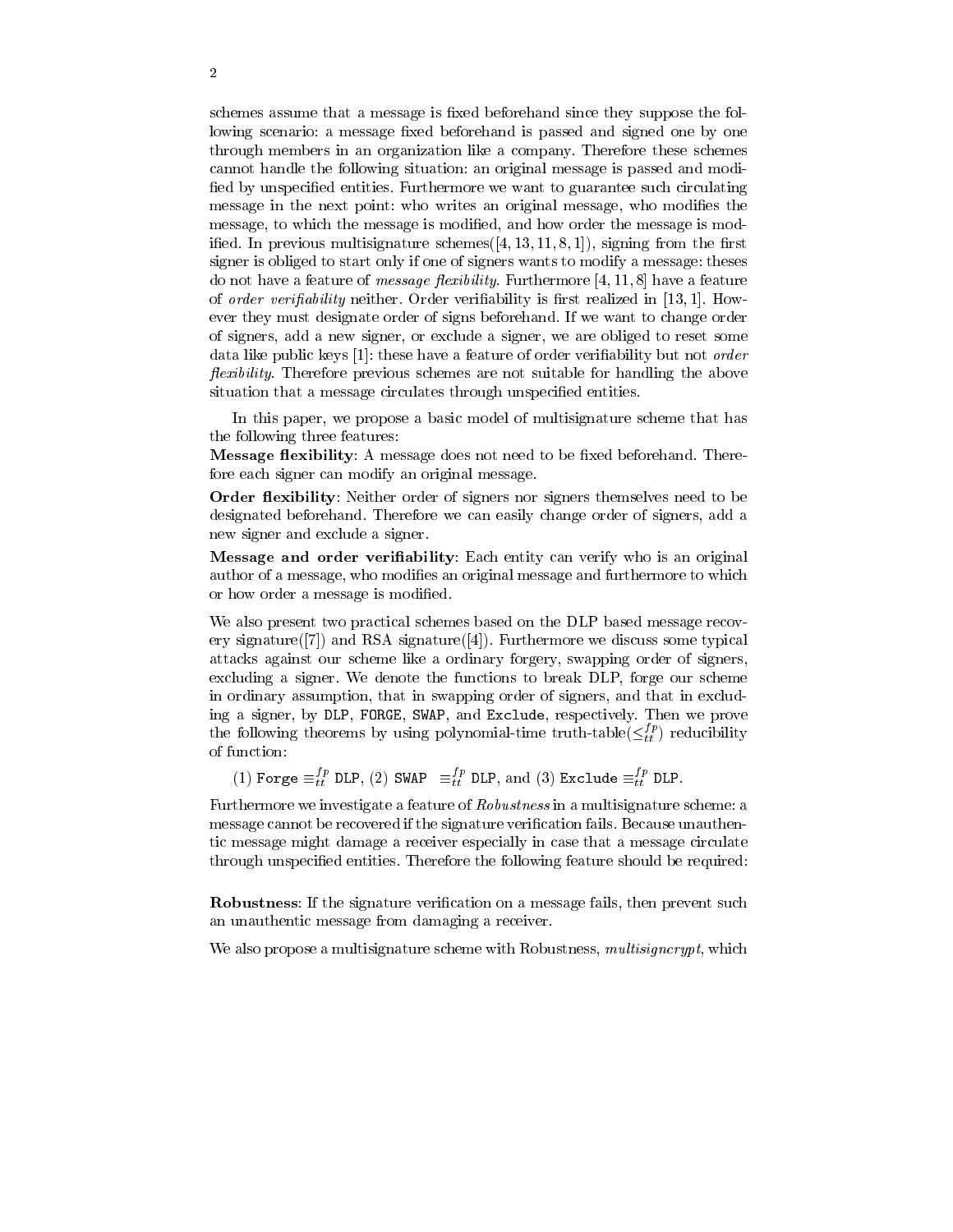combines our multisignature with a function of encryption. Our multisigncrypt has a feature that a message cannot be recovered if the signature verification fails.

This paper is organized as follows. Section 2 summarizes a multisignature scheme([1]) and discusses several drawbacks in case that a message circulate through unspecied entities. Section 3 investigates a model of multisignature with flexibility and verifiability. Section 4 presents two practical schemes concretely and discusses the performance. Section 5 discusses the security on our multisignature scheme. Section 6 presents our multisigncrypt scheme.

#### 2Previous work

In this section, we summarize a previous multisignature scheme([1]).

#### 2.1 Previous multisignature scheme

We assume that *n* signers  $I_1, I_2, ..., I_n$  generate a signature on a fixed message M according to order fixed beforehand.

**Initialization:** A trusted center generates a prime  $p, g \in \mathbb{Z}_p^*$  with prime order q, and set a hash function  $h()$ . A signer  $I_i$  generates a random number  $a_i \in$  $\mathbb{Z}_q^*$  as  $I_i$ 's secret key. Then  $I_i$ 's public key is computed sequentially as follows:  $y_1 = g^{a_1} \pmod{p}, y_i = (y_{i-1} \cdot g)^{a_i} \pmod{p}$ . Then a public key of ordered group  $(I_i, I_2, ..., I_i)$  is set to  $y = y_n$ .

#### Signature generation:

- (1) Generation of  $r :$  Signer  $I_1, ..., I_n$  generate r together as follows.
- 1.  $I_1$  selects  $k_1 \in \mathbb{Z}_q^*$  randomly and computes  $r_1 = g^{k_1} \pmod{p}$ . If  $gcd(r_1, q) \neq 0$ 1, then select new  $k_1$  again.
- 2. For  $i \in \{2, ..., n\}$ ; a signer  $I_{i-1}$  sends  $r_{i-1}$  to  $I_i$ .  $I_i$  selects  $k_i \in \mathbb{Z}_q^*$  randomly and computes  $r_i = r_{i-1}^{a_i} \cdot g^{k_i} \pmod{p}$ . If  $gcd(r_i, q) \neq 1$ , then select new  $k_i$ again.
- 3.  $r = r_i$ .
- (2) Generation of s: Signer  $I_1, ..., I_n$  generate s together as follows.
- 1.  $I_1$  computes  $s_1 = a_1 + k_1 r \cdot h(r, M) \pmod{q}$ .
- 2. For  $i \in \{2, ..., n\}$ ;  $I_{i-1}$  sends  $s_{i-1}$  to  $I_i$ .  $I_i$  verifies that  $g^{s_{i-1}} \stackrel{?}{=} y_{i-1} r_{i-1}^{r \cdot n}(r, M)}$ (mod p), then computes  $s_i = (s_{i-1} + 1)a_i + k_i r \cdot h(r, M)$  (mod q). 3.  $s = s_i$ .
- (3) The multisignature on M by order  $(I_1, ..., I_n)$  is given by  $(r, s)$ .

**Signature Verification:** A multisignature  $(r, s)$  on M is verified by checking  $g^2 \equiv y \; r \; \cdots$  (mod p).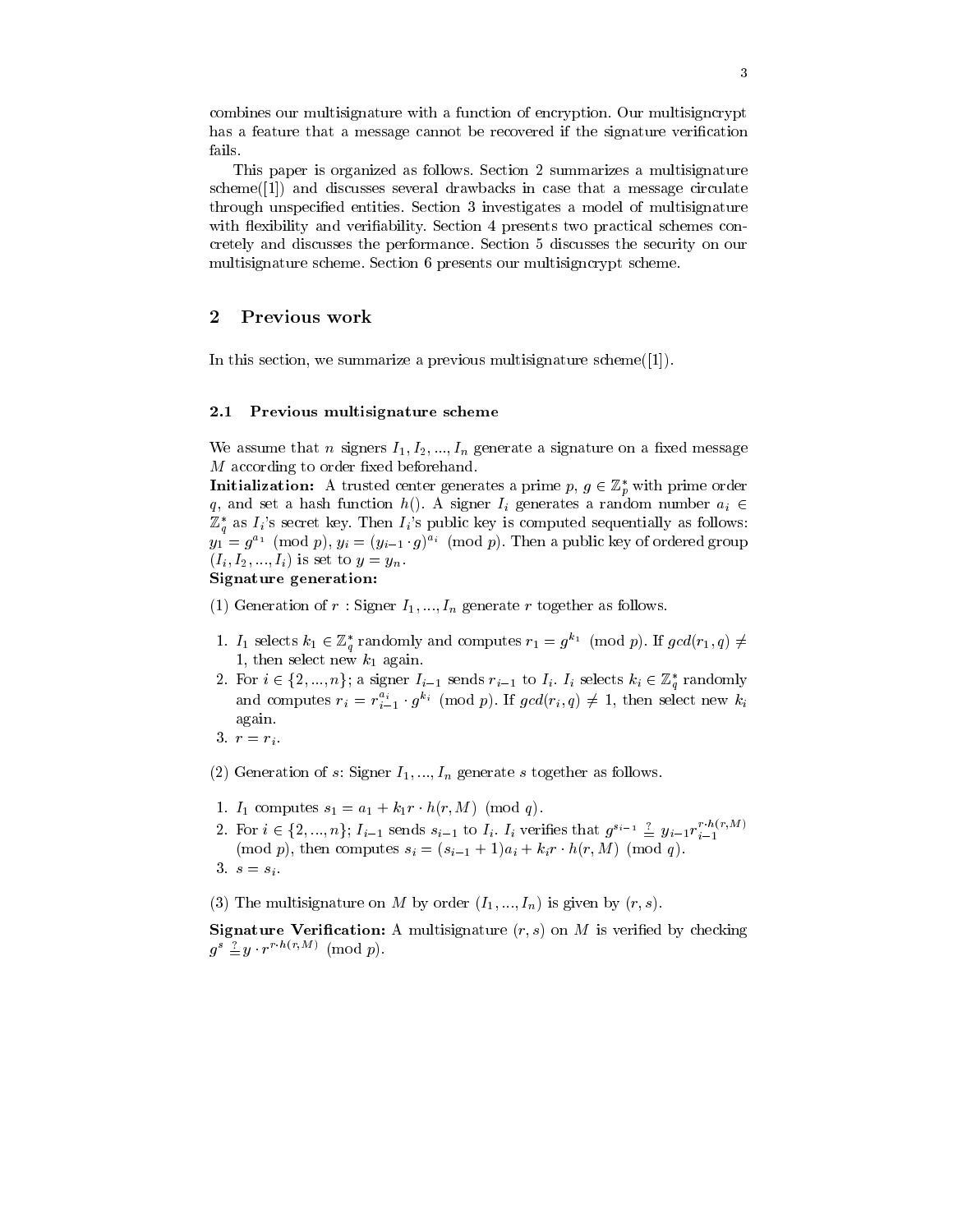#### $2.2$ **Drawbacks**

In this section, we discuss the drawbacks of the previous scheme in the following situation: each entity sends an original message or a modied message to others. In such a situation, a multisignature scheme should satisfy the following conditions:

Message flexibility: A message does not need to be fixed beforehand. Therefore each signer can modify an original message.

Order flexibility: Neither order of signers nor signers themselves need to be designated beforehand. Therefore we can easily change order of signers, add a new signer and exclude a signer.

Message and order verifiability: Each entity can verify who is an original author of a message, who modifies an original message and furthermore to which or how order a message is modified.

The previous multisignature has the following drawbacks considering the above situation although it realizes order flexibility:

1. A message  $M$  should be fixed beforehand. This scheme does not allow any signer to generate a signature on his modified message.

2. A public key for multisignature should be determined by order of signers. Therefore after setting up a public key for multisignature, a signer can be neither added nor excluded. Even order of signers cannot be changed.

3.The signature generation phase runs two rounds through all signers.

### Our basic multisignature scheme

This section proposes a basic model of multisignature schemes with flexibility and verifiability for both message and order. First we define the following notations. An original message  $M_1$  is given by  $I_1$ .  $M_{1,2,...i}$  ( $i > 2$ ) denotes a message which is added some modification by the *i*-th signer  $I_i$ . The difference between  $M_{1,2,\ldots,i-1}$  and  $M_{1,2,\ldots,i}$ , which means the modification by  $I_i$ , is defined as,

$$
m_i = Diff(M_{1,2,\ldots,i-1}, M_{1,2,\ldots,i}).
$$

We also define a function  $Patch$  which recovers a message,

$$
M_{1,2,...,i} = \text{Patch}(m_1, m_2, ..., m_i).
$$

For the sake of convenience, we denoted  $m_1 = Patch(M_1)$ . We use a signature scheme with message recovery feature. The signature generation or message recovery function is denoted by  $Sign(sk_i, m_i) = sgn_i$ , or  $Rec(pk_i, sgn_i)$ , respectively, where  $sk_i$  is  $I_i$ 's secret key and  $pk_i$  is  $I_i$ 's public key. Let  $h_1$  be a hash function. We also use two operations  $\otimes$  and  $\odot$  in a group  $G$ 

$$
(A \otimes B) \odot B = A \; (\forall A, B \in G).
$$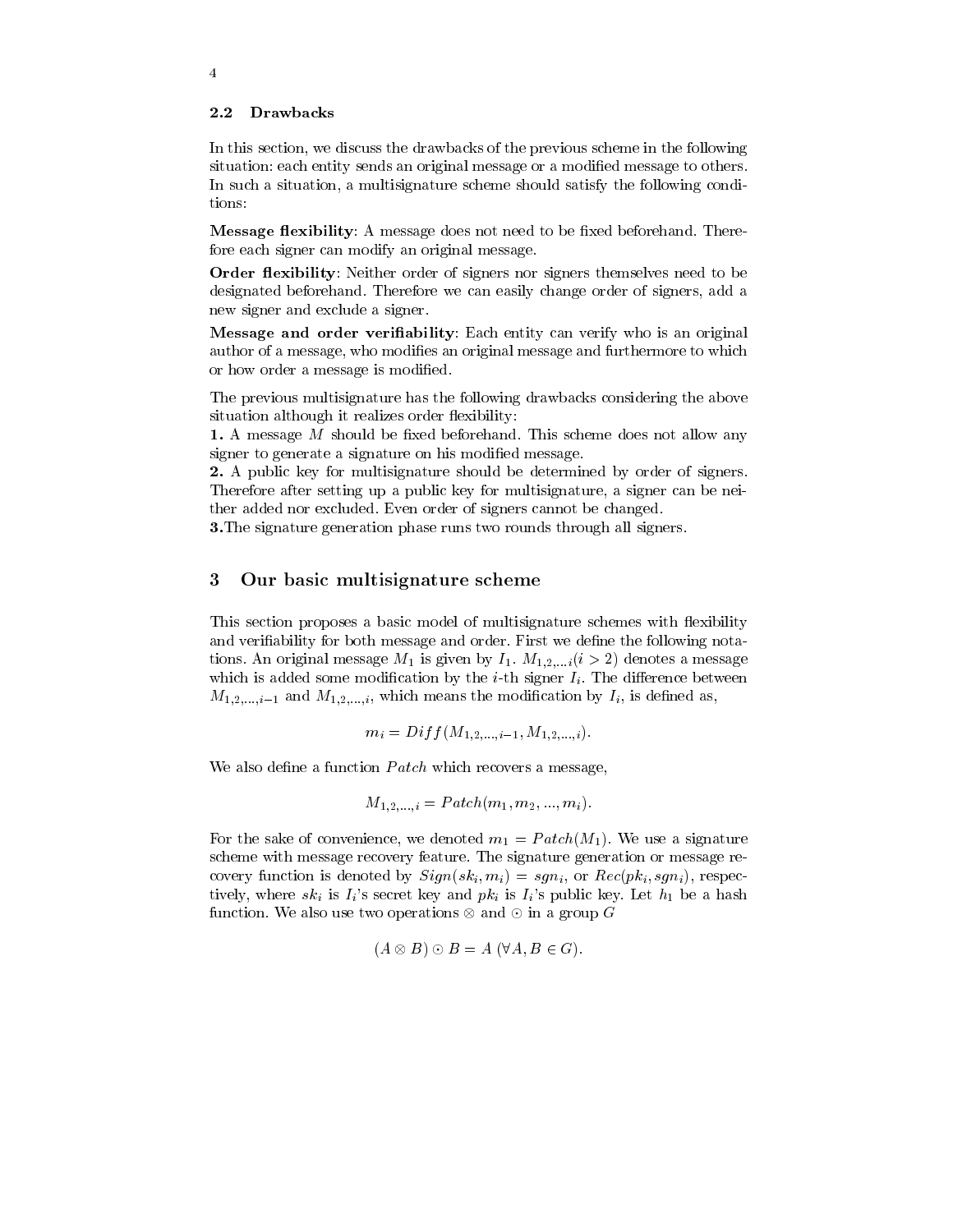For example in case of  $G=\mathbb{Z}_p,\,\otimes$  and  $\odot$  mean modular multiplication and modular inversion, respectively. Then the signature generation and verication are done as follows. Figure 1 and 2 show the signature generation and verification, respectively.

#### Signature generation:



Fig. 1.  $I_j$ 's signature generation

1. The first signer  $I_1$  generates a signature on  $h_1(m_1||ID_1)$  as follows,

$$
sgn_1 = Sign(sk_1, h_1(m_1||ID_1)) = (r_1, s_1),
$$

where a signature  $sgn_1$  is divided into two parts,  $r_1$  and  $s_1$ :  $r_1$  is the next input to  $I_2$ 's signature generation, which is recovered by  $I_2$ 's signature verification. On the other hand,  $s_1$  is the rest of  $sgn_1$ , which is sent to all signers as it is. Then send  $(ID_1, s_1, r_1, m_1)$  as a signature on  $m_1$  to the next.

2. A signer  $I_j$  receives messages  $m_1, m_2, ..., m_{j-1}$  from  $I_{j-1}$ . If  $j > 2$ , patch a message  $M_{1,2,\dots,j-1}$  as follows,

$$
M_{1,2,\dots,j-1} = Patch(m_1, m_2, \dots, m_{j-1}).
$$

 $I_j$  modifies  $M_{1,2,\dots,j-1}$  to  $M_{1,2,\dots,j-1,j}$ , computes the modification  $m_j$ ,

$$
m_j = Diff(M_{1,2,\ldots,j-1}, M_{1,2,\ldots,j}),
$$

and generates a signature on  $m_j$  by using  $r_{j-1}$  of  $I_j$ 's signature,

 $sgn_j = Sign(sk_j, r_{j-1} \otimes h_1(m_j || ID_j)) = (r_j, s_j),$ 

where  $sgn_j$  is divided into  $r_j$  and  $s_j$  in the same way as the above. Then  $I_j$ 's signature on  $m_j$  is  $(r_j, s_j)$ .

3. A multisignature of  $M_{1,2,...,i} = \text{patch}(m_1, m_2, ..., m_i)$  by  $I_1, I_2, ..., I_{i-1}$  and  $I_i$  is given by  $(ID_1, s_1, m_1), (ID_2, s_2, m_2), \cdots, (ID_i, s_i, r_i, m_i).$ 

### Signature verification:

1. A verifier receives  $(ID_1, s_1, m_1), (ID_2, s_2, m_2), \cdots, (ID_i, s_i, r_i, m_i)$  from a signer  $I_i$ .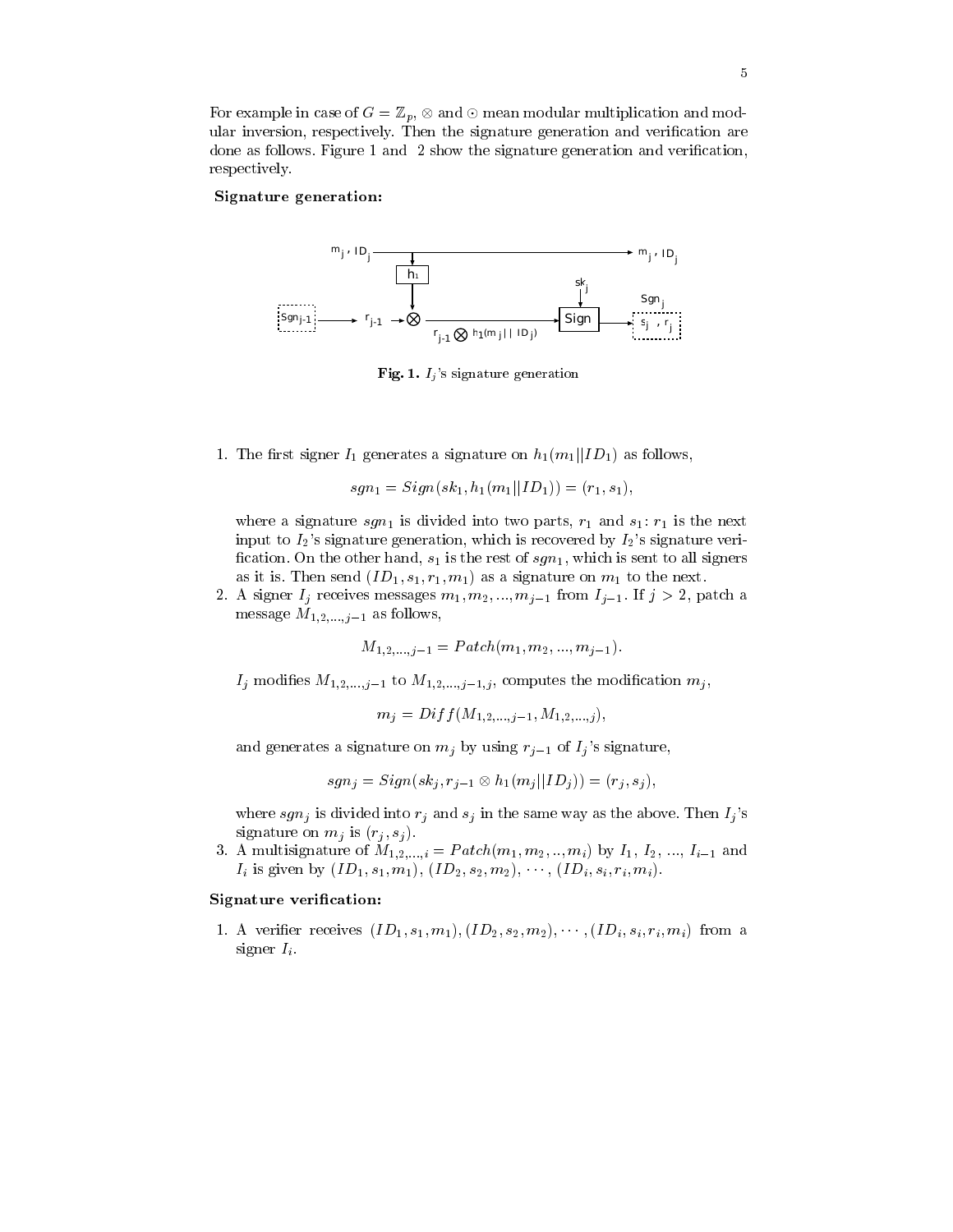

Fig. 2.  $I_j$ 's signature verification step

2. For  $j = i, i - 1, \dots, 2$ ; compute

$$
T_j = Rec(pk_j, (r_j, s_j)) = r_{j-1} \otimes h_1(m_j||ID_j),
$$
  

$$
r_{j-1} = T_j \odot h_1(m_j||ID_j).
$$

Let  $j = j - 1$  and repeat step 2.

3. Finally compute

$$
T_1 = Rec(PK_{p1}, (r_1, s_1)),
$$

and verifies

$$
T_1 \stackrel{?}{=} h_1(m_1||ID_1)
$$

Our basic model satisfies the three features, message flexibility, order flexibility, message veriability and order veriability. Furthermore, we easily see that any message recovery signature can be applied to the above basic model. In the next section, we present two schemes based on DLP and RSA.

### Two concrete multisignature schemes

In this section, we give two examples based on DLP and RSA.

#### 4.1 DLP based scheme

There are many variants of DLP based schemes in both types of message with appendix( $[3, 12, 2]$ ) and message recovery signature( $[6, 7]$ ). For the sake of convenience, here we uses the message recovery signature scheme with DSA-signature equation([7]). Apparently any message recovery signature scheme can be applied to our multisignature scheme.

**Initialization:** An authenticated center generates a large prime  $p, g \in \mathbb{Z}_p^*$  with prime order q. Two  $\mathbb{Z}_p$ -operations  $\otimes$  and  $\odot$  in section 3 are defined as multiplication and inverse in  $\mathbb{Z}_p$ , respectively. Each signer generates a pair of secret key  $x_i \in \mathbb{Z}_q^*$  and a public key  $y_i = g^{x_i} \pmod{p}$ , and publish a public key  $y_i$  with his identity information  $ID_i$ .

Signature generation: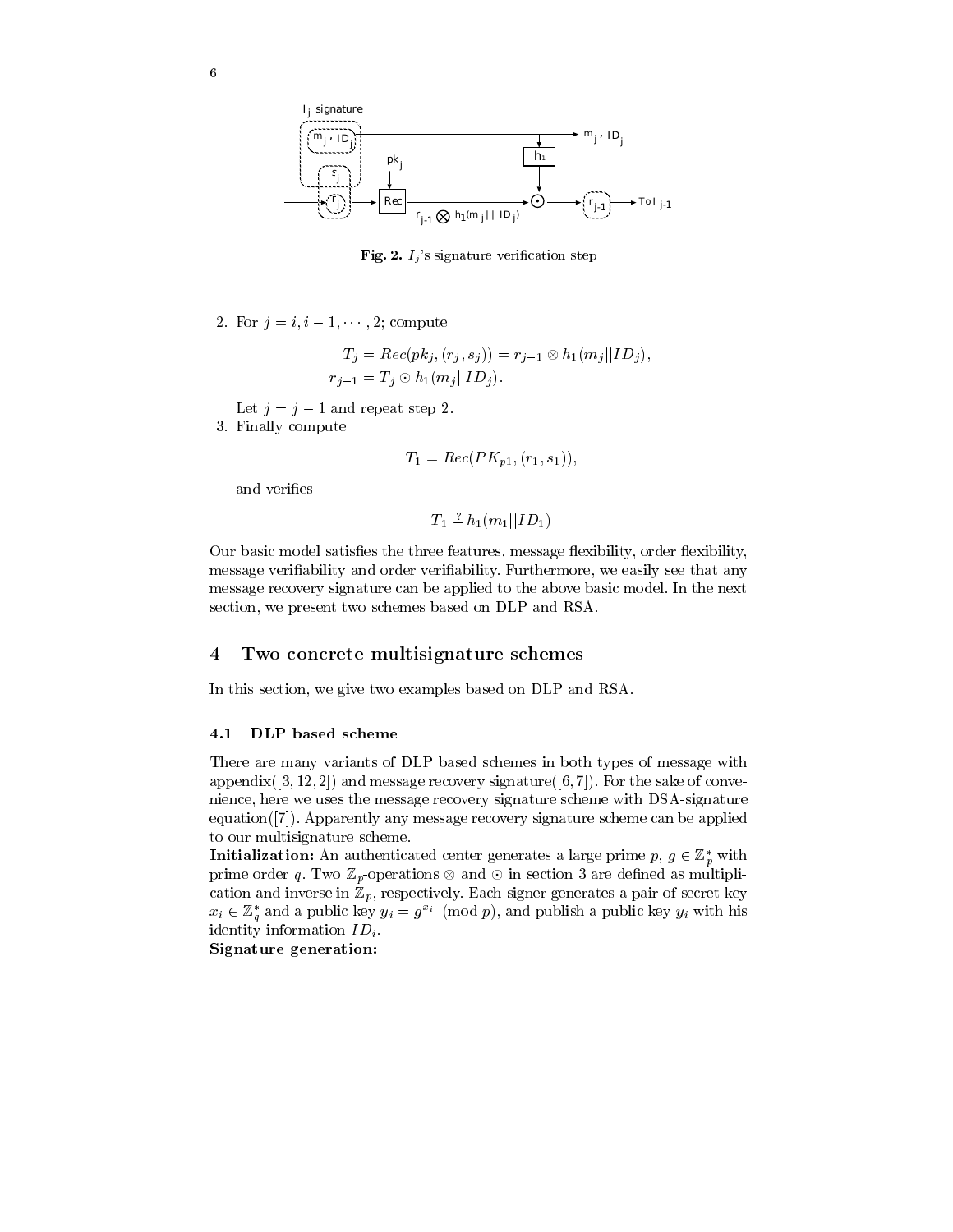- 1. The first signer  $I_1$  generates a signature on an original message  $m_1$ . First generate  $k_1 \in \mathbb{Z}_q$  randomly, compute  $R_1 = g^{k_1} \pmod{p}, r_1 = (h_1(m_1||ID_1))^{-1}$  .  $R_1 \pmod{q}$ , and  $s_1 = (x_1r_1+1)k_1^{-1} \pmod{q}$ , where  $I_1$ 's signature on  $m_1$  is  $(r_1, s_1)$ , and send  $(ID_1, s_1, r_1, m_1)$  to the next signer  $I_2$ .
- 2. A signer  $I_j$  ( $j \geq 2$ ) receives  $M_{1,2,\dots,j-1} = \text{patch}(m_1, m_2, \dots, m_{j-1}),$  modifies  $M_1, \ldots, j-1$  to  $M_1, \ldots, j$ . Then  $I_j$  generates a signature on the difference  $m_j =$  $Diff(M_1, \ldots, i-1, M_1, \ldots, i)$ : generate  $k_i \in \mathbb{Z}_q$  randomly, and compute  $R_i = g^{\kappa_i}$ (mod p),  $r_j = (h_1(m_j||ID_j) \times r_{j-1})^{-1} \cdot R_i \pmod{q}$ , and  $s_j = (x_j r_j + 1)k_j^{-1}$ <br>(mod q), where  $I_j$ 's signature on  $m_j$  is  $(r_j, s_j)$ .
- 3. A multisignature of  $M_{1,2,...,i} = \text{patch}(m_1, m_2, ..., m_i)$  by  $I_1, \dots, I_{i-1}$  and  $I_i$ is given by  $(ID_1, s_1, m_1), \cdots, (ID_{i-1}, s_{i-1}, m_{i-1}), (ID_i, s_i, r_i, m_i).$

#### Signature verification

- 1. A verifier receives  $(ID_1, s_1, m_1), \cdots, (ID_{i-1}, s_{i-1}, m_{i-1})$  and  $(ID_i, s_i, r_i, m_i)$ from the signer  $\mathbf{f}$  . The signer is the signer in the signer in the signer in the signer in the signer in the signer in the signer in the signer in the signer in the signer in the signer in the signer in the signer i
- 2. For  $j = i, i 1, \dots, 3, 2$ ; compute  $R'_j = g^{s_j^{-1}} y_j^{r_j \cdot s_j} \pmod{p}$ ,  $T_j = R'_j \cdot r_j^{-1}$ <br>(mod q), and  $r_{j-1} = T_j \cdot (h_1(m_j || ID_j))^{-1} \pmod{q}$  by using  $I_j$ 's public keys  $y_j$ . Let  $j = j - 1$  and repeat step 2.
- 3. Finally compute  $R'_1 = g^{s_1^{-1}} y_1^{r_1 \cdot s_1} \pmod{p}$ , and  $T_1 = R'_1 \cdot r_1^{-1} \pmod{q}$ , and verify  $T_1 \stackrel{\text{?}}{=} h_1(m_1 || ID_1) \pmod{q}$ .

Our multisignature based on ElGamal-type signature has a feature that each signer has only one pair of a public key and a secret key.

#### 4.2 RSA based scheme

Here we present our multisignature scheme based on RSA multisignature([4]). **Initialization:** An authenticated center publishes small primes  $\{r_l\} = \{2, 3, 5, \dots\}$ . A signer  $I_i$  with identity information  $ID_i$  generates two large primes  $p_i$  and  $q_i$ secretly, and computes public keys  $n_{i,l}$  and  $e_{i,l} \in \mathbb{Z}_{n_{i,l}}^*$  in such a way that

 $n_{i,l} = p_i q_i r_l, L_{i,l} = LCM((p_i - 1), (q_i - 1), (r_l - 1)), e_{i,l} d_{i,l} = 1 \pmod{L_{i,l}},$ by using  $\{r_l\}$ . Signer  $I_i$  publishes all his public keys  $n_{i,l}$ ,  $e_{i,l}$  and  $r_l$  like Table 1.

In RSA-based multisignature, both operations in  $\mathbb{Z}_{n_{i,l}}\otimes$  and  $\odot$  are set to  $\oplus$  (EOR), and  $I_i$ 's signature sgn<sub>i</sub> is just the next input to  $I_{i+1}$ 's signature generation:  $sgn_i$  is not divided into two parts.

Signature generation:

|                                                                   | ro        |  |
|-------------------------------------------------------------------|-----------|--|
| $ \text{public keys}[(n_{i,1},e_{i,1}) (n_{i,2},e_{i,2}) \cdots]$ |           |  |
| secret keys                                                       | $a_{i,2}$ |  |

Table 1.  $I_i$ 's pairs of secret key and public key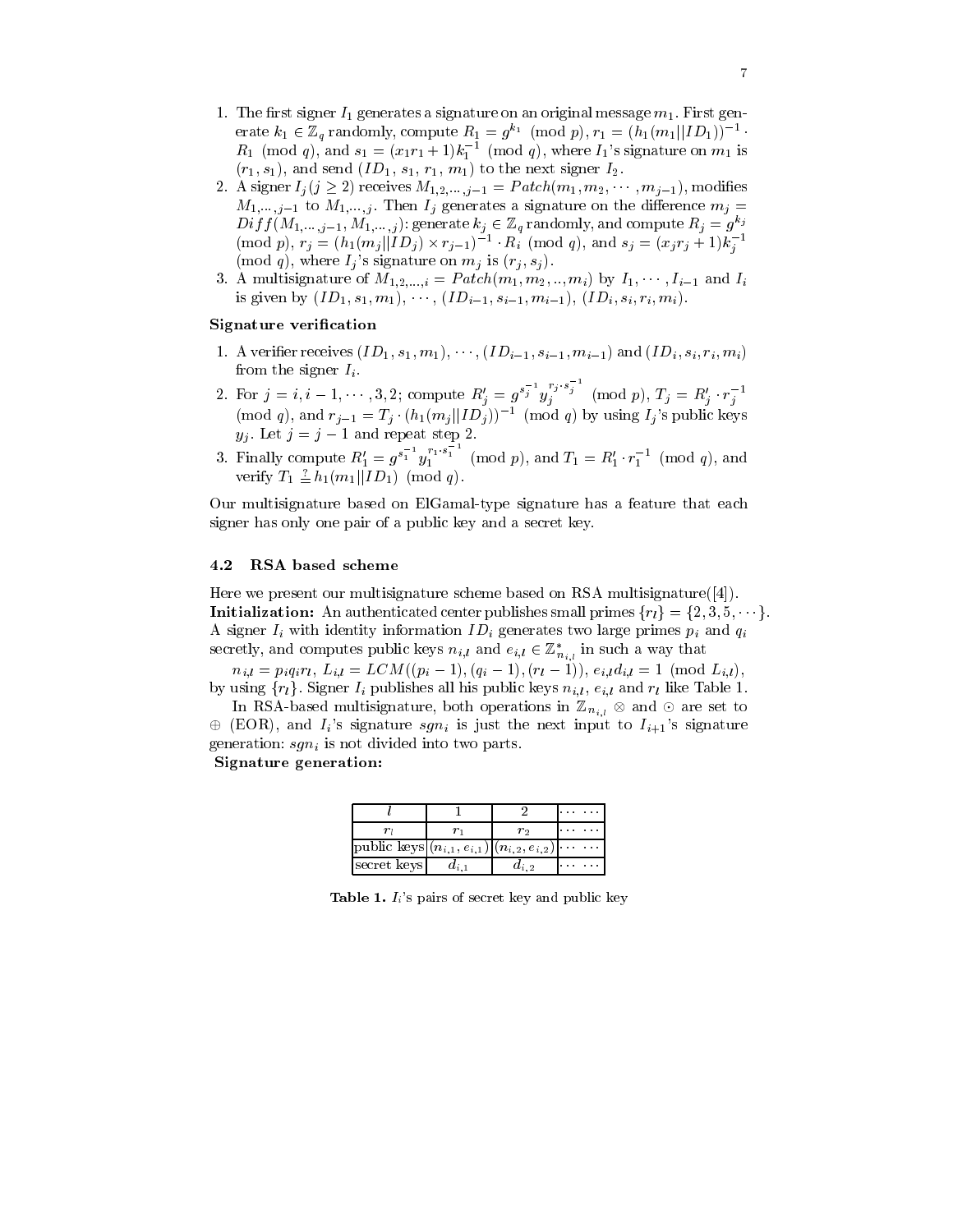- 1. The first signer  $I_1$  generates a signature on an original message  $m_1$ : select a minimum number  $n_{1,l_1}$  such that  $n_{1,l_1} > h_1(m_1||ID_1)$  and compute  $sgn_1 =$  $(h_1(m_1||ID_1))^{d_{1,l_1}} \pmod{n_{1,l_1}}$ . Then send  $(ID_1, m_1, l_1, sgn_1)$  as a signature on  $m_i$  to the next.
- 2. A signer  $I_j$  receives  $m_1, m_2, ..., m_{i-1}$  from  $I_{j-1}$ . If  $j > 2$ , patch the message  $M_{1,2,...,j-1} = \text{patch}(m_1, m_2, ..., m_{j-1}),$  modify it to  $M_{1,2,...,j}$ . Then  $I_j$ generates a signature on  $m_j = Diff(M_{1,2,\ldots,j-1}, M_{1,2,\ldots,j-1,j})$ : select a minimum number  $n_{j,l_j}$  such that  $n_{j,l_j} > sgn_{j-1} \oplus h_1(m_j || ID_j)$ , and compute  $T = sgn_{j-1} \oplus h_1(m_j||ID_j)$ , and  $sgn_j = T^{a_{j,l_j}} \pmod{n_{j,l_j}}$ .
- 3. A multisignature of  $M_{1,2,...,i} = \text{patch}(m_1, m_2, ..., m_i)$  by  $I_1, \dots, I_{i-1}$  and  $I_i$ is given by  $(ID_1, l_1, m_1), (ID_2, l_2, m_2), \cdots$ , and  $(ID_i, l_i, m_i, sgn_i).$

#### Signature verification:

- 1. The verifier receives  $(ID_1, l_1, m_1), (ID_2, l_2, m_2), \cdots, (ID_i, l_i, m_i, sgn_i)$  from a signer Ii .
- 2. For  $j = i, i 1, ..., 2$ ; compute  $T' = (sgn_j)^{r_{j,i}}$  (mod  $n_{j,l_i}$ ), and  $sgn_{j-1}$  $h_1(m_j||ID_j) \oplus T'$  by using  $I_j$ 's public key  $(n_{j,l_i}, e_{j,l_i})$ . Let  $j = j - 1$  and repeat step2.
- 3. Compute  $T' = sgn_1^{r_1, r_1} \pmod{n_{1, l_1}}$  by using  $I_1$ 's public key  $(n_{1, l_1}, e_{1, l_1})$ , and check  $T' \stackrel{?}{=} h_1(m_1||ID_1)$ .

Our multisignature based on RSA has the following features: 1. The size of multisignature keeps low even if the number of signers increases, compared with DLP based scheme. 2. It is necessary for each signer to have plural pairs of secret and public key.

#### 4.3 Performance evaluation

We evaluate our two multisignature schemes from a point of view of computation amount, the signature size and the number of rounds, where the signature size means that the final multisignature by  $I_1, \cdots, I_i$ , and the number of rounds means how many times the process to generate the signature runs among all signers. There has not been proposed a multisignature with message flexibility, order flexibility and order verifiability. One primitive scheme with message flexibility is a simple chain of signature: each signer makes a signature on his own modification and sends it together with the previous signer's signature. Apparently it does not satisfy order verifiability. We also compare our schemes with the primitive scheme. For a simple discussion, we assume the following conditions: 1. a primitive arithmetic of binary methods([5]) is used for computation of exponentiation; 2. we denote the number of signers and the computation time for one n-bit modular multiplication by i and  $M(n)$ , respectively, where  $M(n) = \left( \frac{m}{n} \right)^2 M(m);$  3. two primes p and q are set to 1024 and 160 bits respectively, in DLP-based signature schemes; 4. two primes  $p_i$  and  $q_i$  are set to 512 bits, and  $r_l$  is less than 10 bits in RSA-based signature schemes.

DLP based-multisignature schemes are mainly classied into two types, oneround scheme([11]) and two-round scheme in Section 2. Generally, the signature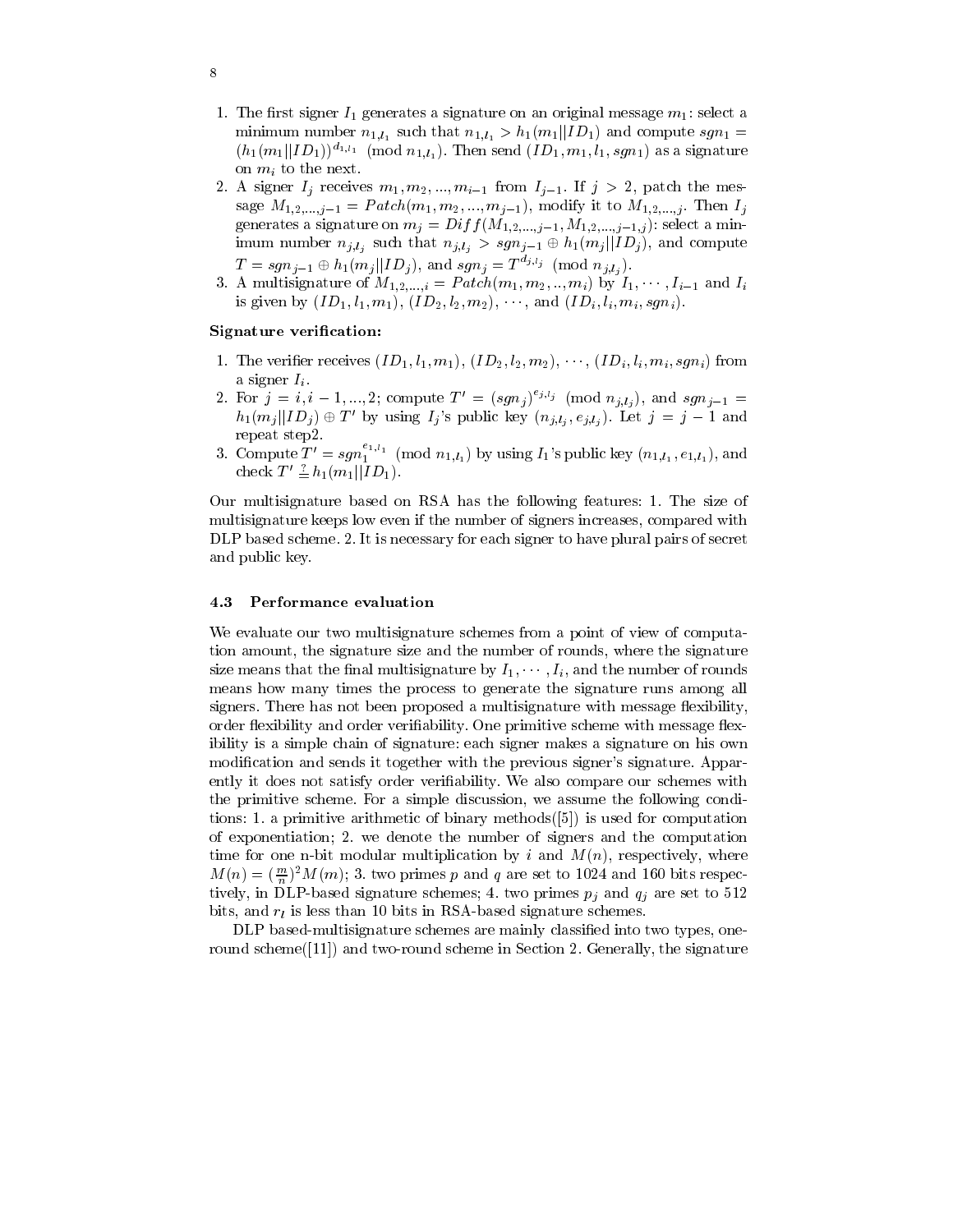|                  | Computation amount $\#M(\overline{1024})$ |              | Signature     |         |            |
|------------------|-------------------------------------------|--------------|---------------|---------|------------|
|                  | $I_i$ 's signature                        | signature    | size          | #rounds | Features   |
|                  | generation                                | verification | (bits)        |         |            |
| Our scheme       | 243                                       | 483i         | $160(i + 1)$  |         | MF, OF, OV |
| Primitive scheme | 242                                       | 483i         | 320i          |         | МF         |
| Scheme([11])     | 242                                       | $481 + 241i$ | $160 + 1024i$ |         |            |
| Scheme([1])      | 483                                       | 1778         | 2048          |         | ΟV         |

MF: Message Flexibility, OF: Order Flexibility, OV: Order Veriability

Table 2. Performance of DLP-based multisignature schemes

|                         | Computation amount $\#M(1024)$ Signature |              |              |                        |             |
|-------------------------|------------------------------------------|--------------|--------------|------------------------|-------------|
|                         | $ I_i\rangle$ s signature                | signature    | size         | $\vert \#rounds \vert$ | Features    |
|                         | generation                               | verification | bits)        |                        |             |
| Our scheme              | 1536                                     |              | $1024 + 10i$ |                        | IMF. OF. OV |
| <b>Primitive scheme</b> | 1536                                     |              | 1024i        |                        | МF          |

Table 3. Performance of RSA based signatures

verification phase in two-round scheme is more simple than one-round scheme. However the signature generation phase in two-round scheme, which runs twice through all signers, is rather complicated. Here we compare our scheme with the primitive scheme, one-round scheme([11]) and two-round scheme([1]) Table 2 shows performance of 4 schemes. From Table 2, we see that only the computation amount for signature verication increases, and the signature size is even reduced, compared with the same one-round multisignature. Therefore our protocol can realize three features with message flexibility, order flexibility, and order veriability only with negligible additional computation amount in signature generation.

Here we compare our RSA-based multisignature scheme with the primitive scheme. Table 3 shows performance of two schemes. From Table 3, we see that our protocol can realize three features, message flexibility, order flexibility, and order veriability, with neither additional computation amount nor signature size.

#### 5Security consideration

In this section, we discuss the security relation between our DLP based multisignature scheme and DLP. We assume that all signers except for an honest signer  $I_n$  collude in attacks: attackers use all secret keys  $x_j (j \neq n)$ , random numbers  $k_j$ , public information like public keys, all messages  $m_1, \dots, m_n \in \mathbb{Z}$  and valid partial signatures. By using these informations, attackers try to forge  $I_i$ 's signatures. For simplicity, we denote the sequence  $x_1, x_2, ..., x_n$  by  $x_{[1,n]}$  and the sequence  $x_1, x_2, ..., x_{i-1}, x_{i+1}, ..., x_n$  by  $x_{[1, n, i]}$ , where  $1 \le i \le n$ . We also denote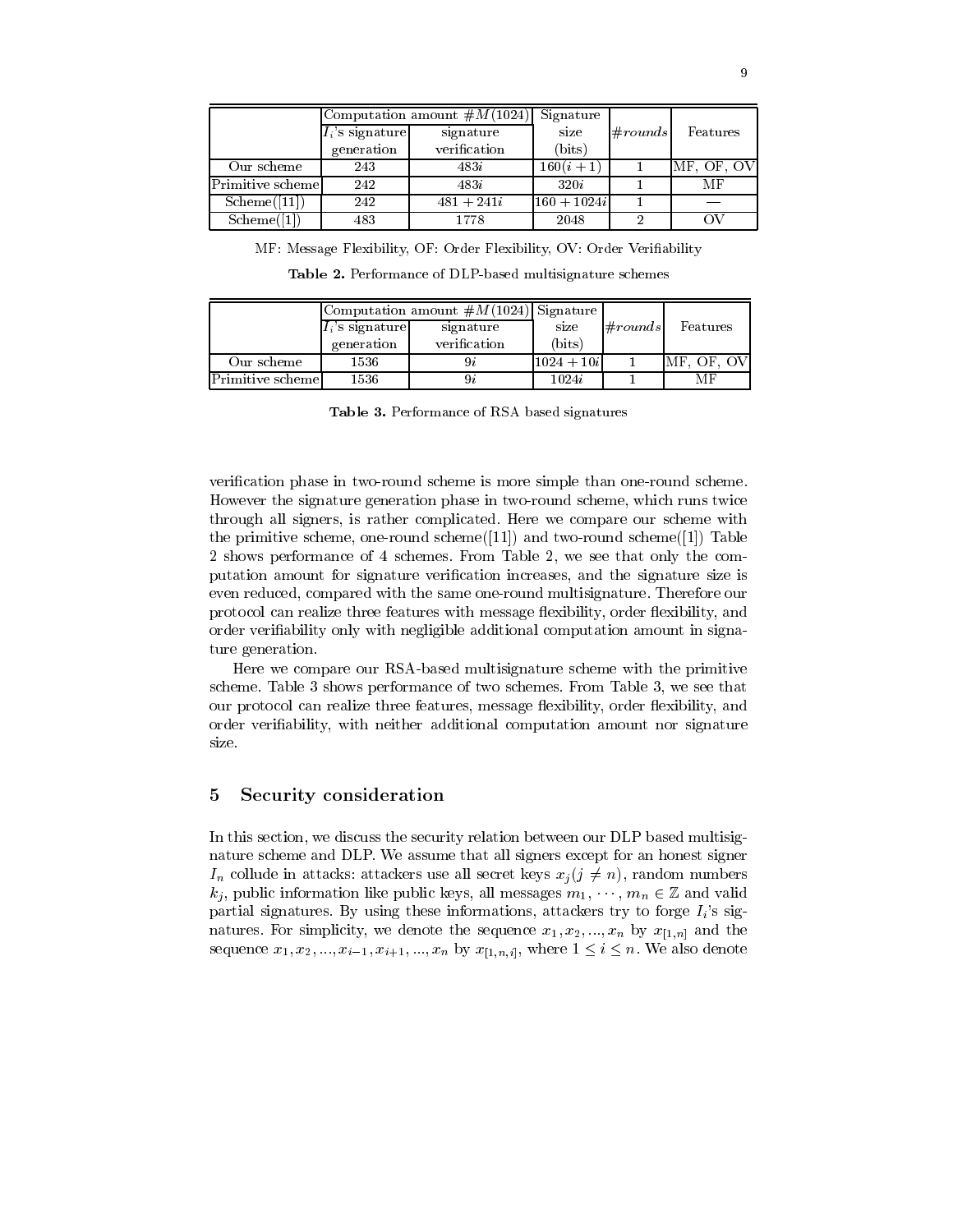$x_1, x_2, ..., x_n \in \mathbb{Z}_q$  by  $x_{[1,n]} \in \mathbb{Z}_q$ . In our security proof, we use the polynomialtime truth-table( $\leq^{\prime\prime}_{k-tt}$ ) reducibility of the function version([10]), which discusses passive attacks. In  $\leq_{k-tt}^p$  only k non-adaptive queries to an oracle are allowed.

#### 5.1 Functions

First we define some functions.

**Definition 1.** DLP(X, g, p, q) is the function that on input two primes p, q with  $q|(p-1), X, g \in \mathbb{Z}_p^*$  outputs  $a \in \mathbb{Z}_q$  such that  $X = g^a \pmod{p}$  if such  $a \in \mathbb{Z}_q$ exists.

We define the function Forge that forges  $I_n$ 's valid signature  $(r_n, s_n)$  on  $m_{[1,n]}$ in order  $I_{[1,n]}$  by using available public information, a signature on  $m_{[1,n-1]}$  by  $I_{[1,n-1]}$  and available secret data like  $x_{[1,n-1]}$  and  $k_{[1,n-1]}$  for attackers  $I_{[1,n-1]}$ .

**Definition 2.** Forge $(y_n, g, p, q, m_{[1,n]}, ID_{[1,n]}, x_{[1,n-1]}, s_{[1,n-1]}, r_{n-1}, k_n)$  is the function that on input two primes p, q with  $q((p-1), y_n, g \in \mathbb{Z}_p^*, s_{[1,n-1]},$  $r_{n-1}, x_{[1,n-1]}, k_n \in \mathbb{Z}_q^*, m_{[1,n]}, ID_n \in \mathbb{Z}$ , outputs  $(r_n, s_n) \in \mathbb{Z}_q^* \times \mathbb{Z}_q^*$  such that  $t_j = g^{s_j^{-1}} y_j^{r_j \cdot s_j^{-1}} \pmod{p}, T_j = t_j \cdot r_j^{-1} \pmod{q}, \text{ and } r_{j-1} = T_j \cdot (h_1(m_j || ID_j))^{-1}$  $p \pmod{q}$  for  $j = n, n - 1, ..., 3, 2$  and that  $t_1 = g^{s_1^{-1}} y_1^{r_1 \cdot s_1} \pmod{p}$  and  $T_1 = t_1 \cdot r_1^{-1} \pmod{q}$  if such  $(r_n, s_n) \in \mathbb{Z}_q^* \times \mathbb{Z}_q^*$  exists.

Next we define the function Exclude that forges  $I_n$ 's valid signature  $(s_n',k_n)$  on  $m_{[1,n,n-1]}$  in order  $I_{[1,n,n-1]}$  by using available public information, a signature on  $m_{[1,n]}$  by  $I_{[1,n]}$  and available secret data  $x_{[1,n-1]}$  and  $k_{[1,n-1]}$  for attackers  $I_{[1,n-1]}$ .

**Definition 3.** Exclude $(y_n, g, p, q, m_{[1,n]}, ID_{[1,n]}, x_{[1,n-1]}, s_{[1,n]}, r_n)$  is the function that on input two primes p, q with  $q|p-1$ ,  $g, y_n \in \mathbb{Z}_p^*$ ,  $m_{[1,n]}$ ,  $ID_{[1,n]} \in \mathbb{Z}$ ,  $x_{[1,n-1]}, r_n, s_{[1,n]} \in \mathbb{Z}_q^*$ , output  $(s'_n, k_n) \in \mathbb{Z}_q^* \times \mathbb{Z}_q^*$  such that  $R_n = g^{\kappa_n} \pmod{p}$ ,  $r'_n = (h_1(m_n||ID_n) \times r_{n-2})^{-1}R_n \pmod{q}$ , and  $s'_n = (x_n r'_n + 1)k_n^{-1} \pmod{q}$ , for  $j = n-2, \cdots, 2$ :  $t_j = g^{s_j^{-1}} y_j^{r_j \cdot s_j} \pmod{p}$ ,  $T_j = t_j \cdot r_j^{-1} \pmod{q}$ , and  $r_{j-1} =$  $T_j \cdot (h_1(m_j||ID_j))^{-1} \pmod{q}$ , and that  $t_1 = g^{s_1^{-1}}y_1^{r_1 \cdot s_1^{-1}} \pmod{p}$ ,  $T_1 = t_1 \cdot r_1^{-1}$  $p(\mod q)$  if such  $(s'_n, k_n) \in \mathbb{Z}_q^* \times \mathbb{Z}_q^*$  exists.

Next we define the function SWAP that forges valid multisignature on  $m_{[1,n-2]}$ ,  $m_n, m_{n-1}$  in order  $I_{[1,n-2]}$ ,  $I_n, I_{n-1}$  by using available public information, a valid multisignature  $(r_n, s_{[1,n]})$  on  $m_{[1,n]}$  by  $I_{[1,n]}$  and available secret data  $x_{[1,n-1]}$  and  $k_{[1,n-1]}$  for attackers  $I_{[1,n-1]}$ . From the assumption that  $I_{[1,n-1]}$  are attackers, the function SWAP that forges  $I_n$ 's signature  $(r_n, s_n)$  on  $m_{[1,n-2]}$ ,  $m_n$ ,  $m_{n-1}$  in order  $I_{[1,n-2]}$ ,  $I_n$ ,  $I_{n-1}$  for a valid signature  $(r_n, s_{[1,n]})$  on  $m_{[1,n]}$  by  $I_{[1,n]}$  is just the same as the function that computes Exclude and adds attacker  $I_{n-1}$ 's signature on  $m_{[1,n-2]}$ ,  $m_n$ ,  $m_{n-1}$  in order  $I_{[1,n-2]}$ ,  $I_n$ ,  $I_{n-1}$ . Oppositely, the function Exclude is just the same as the function that for a valid signature  $(r_n, s_{[1,n]})$  on  $m_{[1,n]}$  by  $I_{[1,n]}$ , computes SWAP and outputs only  $I_n$ 's multisignature  $(r_n, s_n)$ . Therefore the following theorem holds.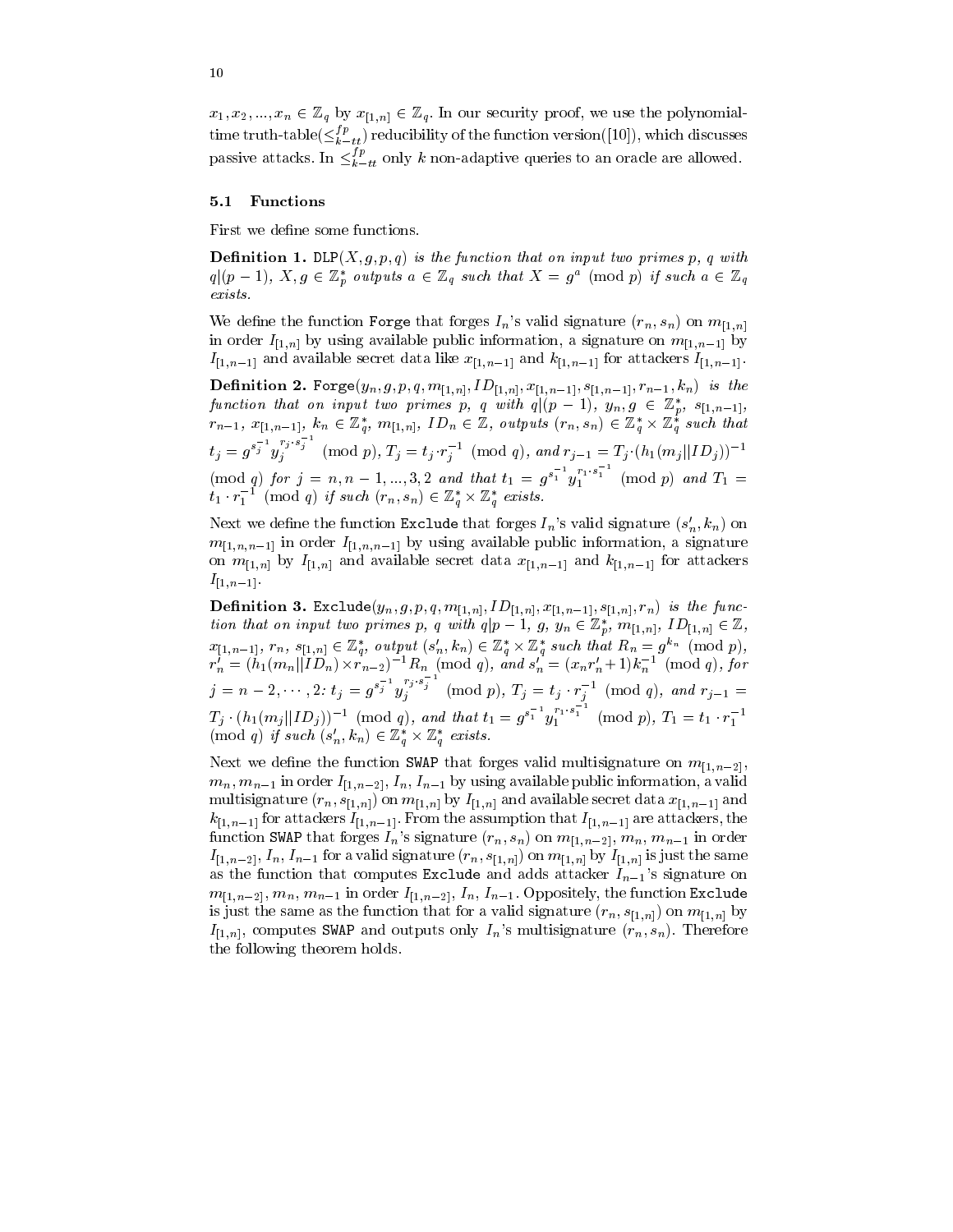Theorem 1. SWAP  $\equiv_{1-tt}^t \text{Exclude.}$ 

For the sake of the following proof, we define the function SIGN that generates a valid signature  $(r_n, s_{[1,n]})$  on messages  $m_{[1,n]}$  by signers  $I_{[1,n]}$  by using all secret data  $x_{[1,n]}$  and  $k_{[1,n]}$  of signers  $I_{[1,n]}$ . This function means just the signature generation function. Apparently it is easy to compute SIGN.

**Definition 4.** SIGN(g, p, q,  $x_{[1,n]}, k_{[1,n]}, m_{[1,n]}, ID_{[1,n]})$  is the function that on input two primes p, q with  $q|(p-1)$ ,  $g \in \mathbb{Z}_p^*, x_{[1,n]}, k_{[1,n]} \in \mathbb{Z}_q^*, m_{[1,n]}, ID_{[1,n]} \in \mathbb{Z}$ , output  $r_n, s_{[1,n]} \in \mathbb{Z}_q^*$  such that for  $j = n, ..., 3, 2, t_j = g^{s_j^{-1}} y_j^{r_j \cdot s_j^{-1}} \pmod{p}$ ,  $T_j = t_j \cdot r_i^{-1} \pmod{q}$  and  $r_{j-1} = T_j \cdot (h_1(m_j||ID_j))^{-1} \pmod{q}$  and that  $t_1 =$  $g^{s_1^{-1}}y_1^{r_1 \cdot s_1^{-1}} \pmod{p}, T_1 = t_1 \cdot r_1^{-1} \pmod{q}$  if such  $r_n, s_{[1,n]} \in \mathbb{Z}_q$  exists.

### 5.2 Reduction among functions

Here we show our results. First we set functions  $\psi_i$  to give the *i*-th element,  $\psi_i(a_{[1,n]}) = a_i (i \leq n).$ 

### Theorem 2. Forge  $\equiv_{1-tt}^{t}$  DLP

proof: First we show that Forge  $\leq^P_{1-tt}$ DLP. For inputs  $(y_n, g, p, q, m_{[1,n]}, ID_{[1,n]},$  $x_{[1,n-1]}, s_{[1,n-1]}, r_{n-1})$  of Forge, fix  $k_n \in \mathbb{Z}_q$  and set  $R_n = g^{\kappa_n} \pmod{p}$ ,  $r_n =$  $r_{n-1}^{-1} \cdot h_1(m_n||ID_n)^{-1} \cdot R_n \pmod{p}$ . Then Forge $(y_n, g, p, q, m_{[1,n]}, ID_{[1,n]}, x_{[1,n-1]}, s_{[1,n-1]}, r_{n-1}, k_n)$  $=(r_n, (\text{PLP}(y_n, y, p, q)r_n + 1)\kappa_n$  (mod q)).  $=(r_n, s_n).$ Next we show that DLP  $\leq_{1-t}^{t}$  Forge. For input  $(y_n, g, p, q)$  of DLP, fix  $k_{[1,n]} \in \mathbb{Z}_q^*$ ,  $m_{[1,n]},\,ID_{[1,n]}\in\mathbb{Z},\,x_{[1,n-1]}\in\mathbb{Z}_q^*$ , and set  $(r_{n-1}, s_{[1,n-1]}) = \text{SIGN}(q, p, q, x_{[1,n-1]}, k_{[1,n-1]}, m_{[1,n-1]}, ID_{[1,n-1]}),$ which is computed in time polynomial from the definition. Then  $\texttt{DLP}(y_n, g, p, q)$  $= (\psi_2(\texttt{rorge}(y_n, y, p, q, m_{[1,n]}, ID_{[1,n]}, x_{[1,n-1]}, s_{[1,n-1]}, r_{n-1}, \kappa_n)) \cdot \kappa_n - 1) r_n$ , where  $r$  is a contract that  $r$  and  $r$  ,  $r$  ,  $r$  ,  $r$  is  $n$  ,  $r$  , and  $r$  is an open to the  $r$  -ratio  $r$  ,  $r$  and  $r$  ,  $r$  and  $r$  and  $r$  and  $r$  and  $r$  and  $r$  and  $r$  is an open to  $r$  and  $r$  and  $r$  and  $y_n = g^{-n}$ . Therefore we get  $\texttt{DLP} \equiv_{1-tt}^{t} \texttt{Forge.}$ 

Theorem 3. Exclude  $\equiv_{1-tt}^t$  DLP

proof: First we show that Exclude  $\leq_1^t L_{tt}$ DLP. For inputs  $(y_n, g, p, q, m_{[1,n]},$  $ID_{[1,n]}, x_{[1,n-1]}, s_{[1,n]}, r_n)$  of Exclude, fix  $k_n \in \mathbb{Z}_q$ , and set  $R_n = g^{\kappa_n} \pmod{p}$ , and  $r'_n = r_{n-2}^{-1} \cdot h_1(m_n || ID_n)^{-1} \cdot R_n \pmod{p}$ . Then Exclude(yn; g; p; q, m[1;n] ; ID[1;n], x[1;n1] ; s[1;n],rn; kn)  $= ((\text{PLP}(y_n, g, p, q)r_n + 1)\kappa_n - (\text{mod } q), \kappa_n)$ 

Next we show that DLP  $\leq^P_{1-tt}$  Exclude. For inputs  $(y_n, g, p, q)$  of DLP, fix  $k_{[1,n-1]} \in \mathbb{Z}_q^*$ ,  $m_{[1,n]}, \, I D_{[1,n]} \in \mathbb{Z}$ ,  $x_{[1,n-1]} \in \mathbb{Z}_q^*$ , and set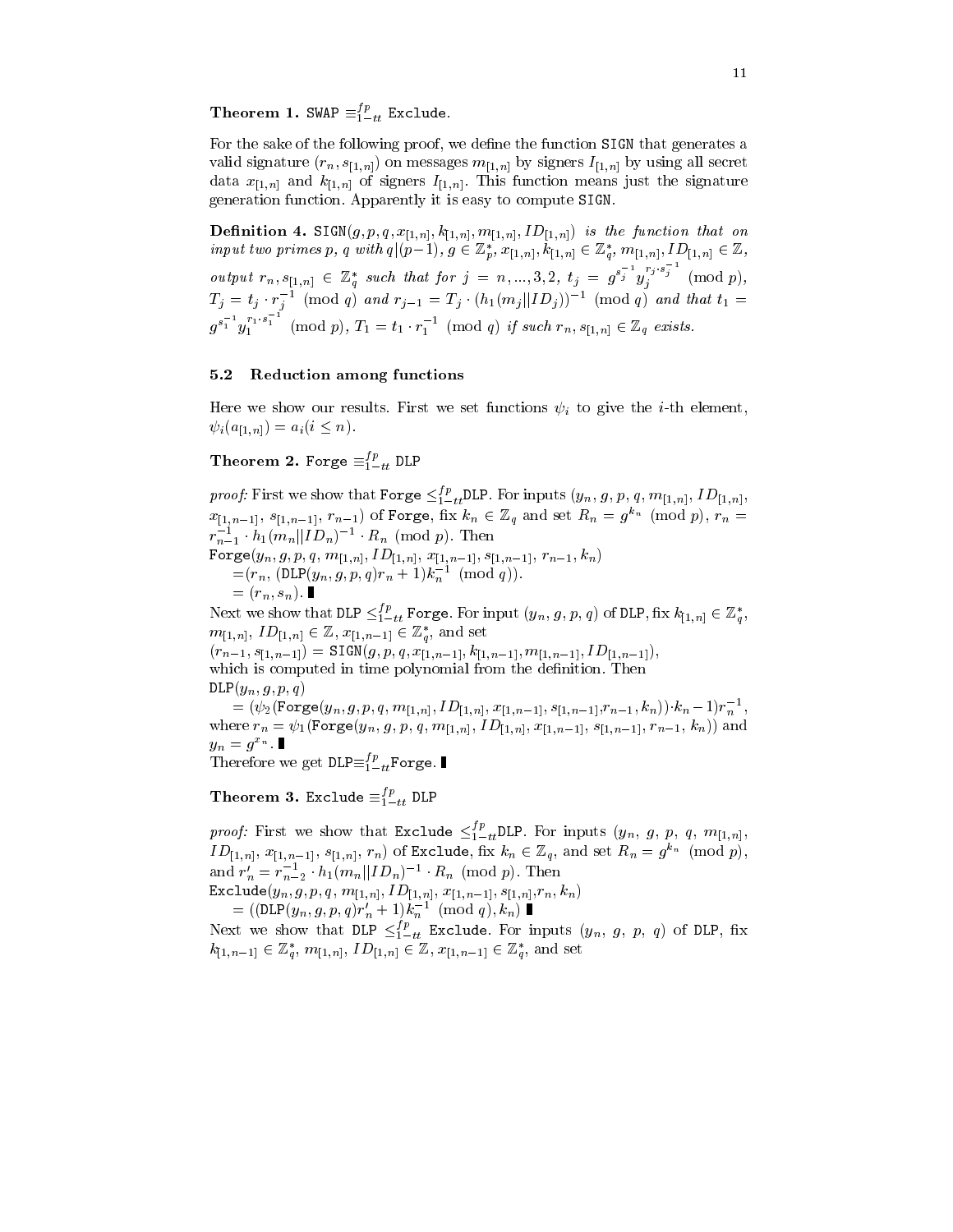$\label{eq:3} (r_{n-2},s_{[1,n-2]}) = \texttt{SIGN}(g,p,q,x_{[1,n-2]},k_{[1,n-2]},m_{[1,n-2]},ID_{[1,n-2]}),$  $\mathbf{P} \mathbf{P}(u, a, a) = \left(\begin{matrix} a' & b' \\ c' & b' \end{matrix}\right)^{-1} \mathbf{P}^{t-1}$ 

$$
DLP(y_n, g, p, q) = (s'_n \cdot k_n - 1) \cdot r'_n^-, \text{ where}
$$
  
\n
$$
s'_n = \psi_1(\text{Exclude}(y_n, g, p, q, m_{[1,n]}, ID_{[1,n]}, x_{[1,n-1]}, s_{[1,n]}, r_n)),
$$
  
\n
$$
k_n = \psi_2(\text{Exclude}(y_n, g, p, q, m_{[1,n]}, ID_{[1,n]}, x_{[1,n-1]}, s_{[1,n]}, r_n)),
$$
  
\n
$$
R_n = g^{k_n} \pmod{p}, \text{ and } r'_n = (r_{n-2} \cdot h_1(m_n || ID_n))^{-1} \cdot R_n \pmod{q}.
$$
 ■

Then we get  $\mathtt{DLP} \mathord{\equiv_{1-tt}^{\rho}} \mathtt{Exclude.}$ 

#### 6Further discussion

We discuss how to add the following feature to our multisignature scheme.

**Robustness**: If the signature verification fails, then prevent such an unauthentic message from damaging a receiver.

We realize robustness by combining our multisignature with an encryption function. So we call it *multisigncrypt*. Multisigncrypt nd has a feature that a message cannot be recovered if the signature verification fails, in addition to message flexibility, order flexibility, and order verifiability. Therefore a multisigncrypt can prevent computer virus mixed into a message from damaging a receiver since unauthentic message can not be recovered.

#### 6.1 Multisigncrypt scheme

For simplicity, we present the multisigncrypt scheme by using our basic multisignature scheme.

**Initialization:** A center publishes two hash functions  $h_1$  and  $h_2$ , and an encryption and the decryption function,  $E(K_i, m_i)$  and  $D(K_i, C_i)$ , in addition to initialization in basic multisignature scheme, where  $h_2$  is used for computing a session key  $K_i$  for E and D, and  $C_i$  is a cipher text.

Signature generation:



Fig. 3.  $I_j$ 's signature generation

1. The first signer  $I_1$  computes

$$
sgn_1 = sign(sk_1, h_1(m_1||ID_1)) = (r_1, s_1),
$$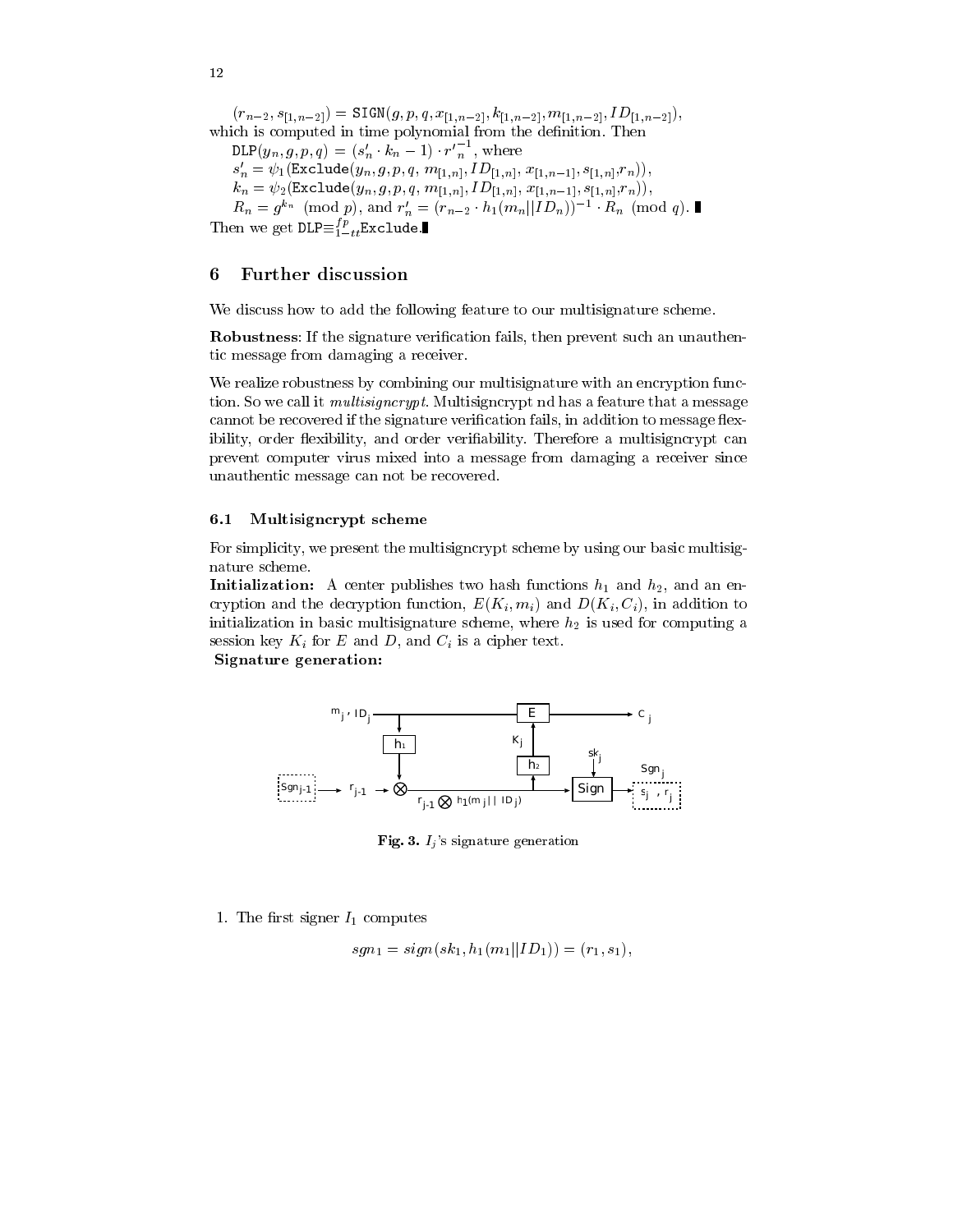where  $sgn_1$  is divided into two parts of  $r_1$  and  $s_1$  in the same way as Section 3,

$$
K_1 = h_2(h_1(m_1||ID_1)),
$$

and encrypts  $m_1||ID_1$  by an encryption function E,

$$
C_1 = E(K_1, m_1 || ID_1),
$$

and sends  $(ID_1, s_1, r_1, C_1)$  to the next signer  $I_2$ .

2. A signer  $I_i$  vermes the signature from  $I_{i-1}$ ,  $m_1, \cdots, m_{i-1}$  according to the verification step in the next page, and modifies  $m_1, \ldots, i-1 = P$  atch(m<sub>1</sub>,  $\ldots, m_{i-1}$ ) to  $M_{1,\dots,j}$ . Then  $I_j$  generates a signature on the difference  $m_j = Diff(M_{1,\dots,j-1}, M_{1,\dots,j-1,j})$ : compute

$$
sgn_j = Sign(sk_j, r_{j-1} \otimes h_1(m_j||ID_j)) = (r_j, s_j),
$$

$$
K_j=h_2(r_{j-1}\otimes h_1(m_j||ID_j)),
$$

and encrypts  $m_j || ID_j$  by using the session key  $K_j$ ,

$$
C_j = E(K_j, m_j || ID_j).
$$

3. A multisignature on  $M_{1,2,...,i} = \text{patch}(m_1, m_2, ..., m_i)$  by  $I_1, \dots, I_i$  is given by  $(ID_1, s_1, C_1), (ID_2, s_2, C_2), \cdots, (ID_i, s_i, r_i, C_i).$ 



Fig. 4.  $I_j$ 's signature verification step

#### Signature verification:

- 1. The verifier receives  $(ID_1, s_1, C_1), \cdots, (ID_{i-1}, s_{i-1}, r_{i-1}, C_{i-1}), (ID_i, s_i,$  $r_i, C_i$ ) from the signer  $I_i$ .
- 2. For  $j = i, ..., 3, 2$ : compute

$$
T_j = Rec(pk_j, (s_j, r_j)), \text{and} K_j = h_2(T_j)
$$

and decrypts  $m_j$  and  $ID_j$  by

$$
m_j'||ID_j' = D(K_j, C_j).
$$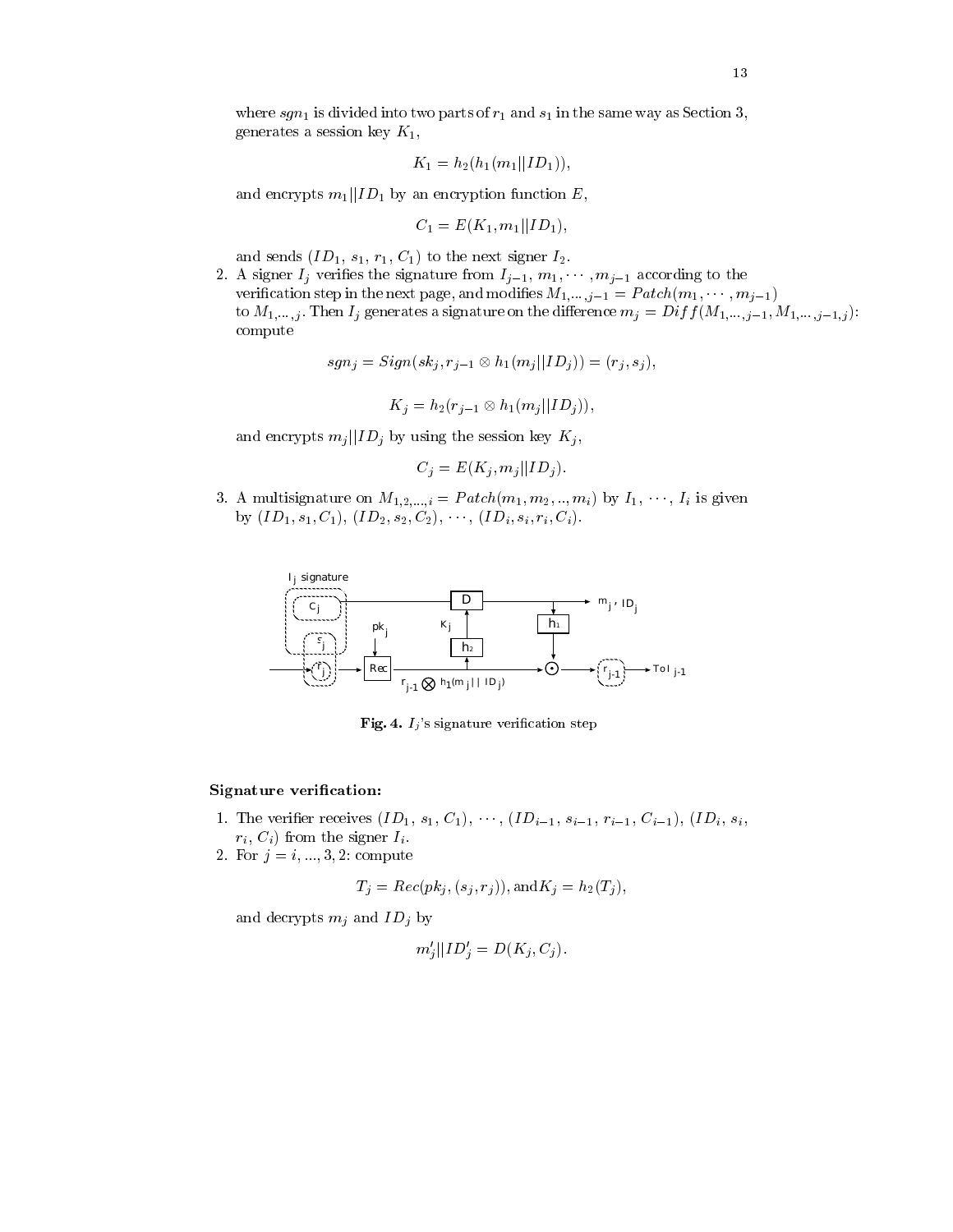If  $ID'_i \stackrel{?}{=} ID_j$  holds, then accept the signature and recover  $r_{j-1}$ ,

$$
r_{j-1} = T_j \odot h_1(m'_j||ID'_j).
$$

Set  $j = j - 1$  and repeat step 2. 3. Compute

$$
T_1 = Rec(pk_1, (s_1, r_1))
$$
and  $K_1 = h_2(T_1)$ ,

and decrypt  $m_1$  and  $ID_1$  by

$$
m'_1||ID'_1 = D(K_1, C_1).
$$

If  $h_1(m'_1||ID'_1) \stackrel{?}{=} T_1$  holds, then accept the signature and finally patch all messages,

$$
M_{1,\dots,i} = \text{Patch}(m_1,\dots,m_i).
$$

In both cases of DLP- and RSA-based multisignature schemes, we can also add the feature of Robustness in the same way as the above.

#### 7Conclusion

In this paper, we have proposed a new multisignature scheme suitable for circulating messages through Internet. Our multisignature scheme realizes the three features, Message flexibility, Order flexibility and Order verifiability, maintaining both signature size and computation amount in signature generation/verification low: only the computation amount for the signature verification increases, and the signature size is even reduced compared with one round previous multisignature scheme. We have also proposed the multisigncrypt scheme, which realizes Robustness in addition to Message flexibility, Order flexibility and Order veriability. Furthermore, we have proved the following equivalences between our DLP-based multisignature and DLP in some typical attacks by using the reducibility of functions.

- 1. FORGE $\equiv_{tt}^{t}$ PDLP
- 2. SWAP $\equiv_{tt}^{t}$ DLP
- 3. EXCLUDE $\equiv_{tt}^{t}$ PDLP

### References

- 1. M. Burmester, Yvo Desmedt, Hiroshi Doi, Masahiro Mambo, Eiji Okamoto, Mitsuru Tada, and Y. Yoshifuji, "A Structured ElGamal-Type Multisignature Scheme", Advances in Cryptology-Proceedings of PKC'2000, Lecture Notes in Computer Science, (2000), Springer-Verlag, 466-482.
- 2. "Specification for a digital signature standard", National Institute for Standards and Technology, Federal Information Standard Publication XX, draft (1991).

14